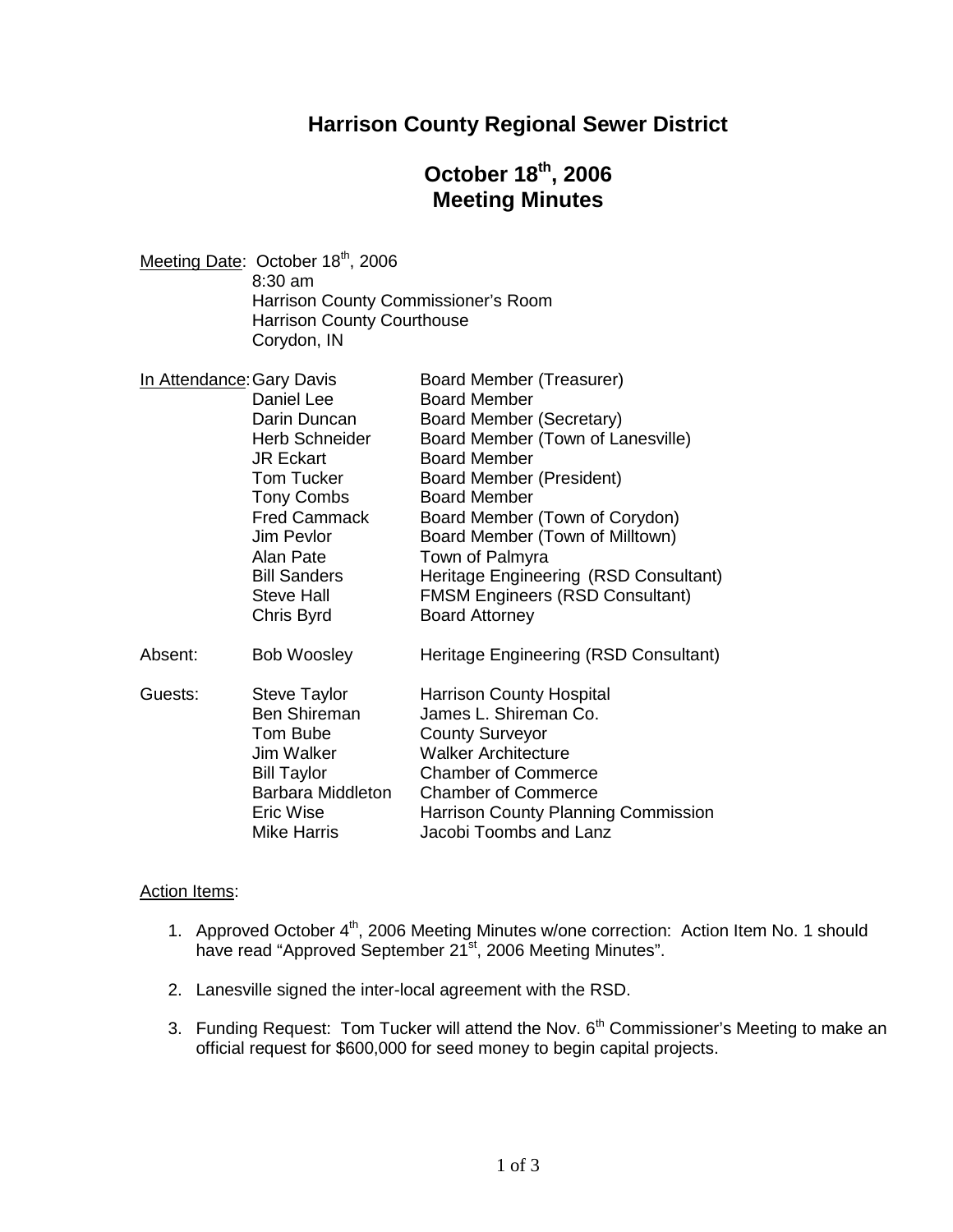4. Berkshire Pointe MHP WWTP: A meeting shall be scheduled to meet with the North Madison Sewer District (Richmond, KY) to discuss their dealings with SSK Communities (owners of Berkshire).

### Summary of Items Discussed

- 1. Hospital Service: Discussion was held to finalize service to the hospital site. Alternate 5 is the preferred option. This alternate consists of construction of a gravity line to the existing lift station on the east side of Corydon Ramsey Road, modifying this existing lift station, and upgrading or replacement of the existing force main from the lift station. Details of the proposal were presented by Mike Harris (Jacobi, Toombs, & Lanz).
	- Future flows for sizing of the improvements: Hospital, Lincott Subdivision, Vacant Land west of the Hospital Site, Chamber Property, Bob Lynn Property, and the undeveloped portion of Homestead Manor.
	- Corydon is concerned that the interceptor which this lift station discharges cannot handle the additional flow. Consider reducing the amount of flow reaching this point (perhaps take future flows another direction). Corydon is also concerned that the proposed 8" force main is oversized for the current flows.
	- Depth/size of proposed replacement lift station is a concern to Town.
	- Costs estimates need to include telemetry and flow meter. Mike Harris indicated that these items should be covered by the contingency funds.
	- Flow meter shall be placed in a manhole immediately upstream of lift station.
	- Costs: final costs estimates shall be prepared by Hospital upon receiving final design parameters from Corydon and RSD. Discussions will then be held as to how any increase in cost will be covered. Options include: Hospital paying all increases up front; RSD paying the increase and working it into the Hospital's user fee/rate; Economic Development funds being requested by the Hospital.
	- The Town and RSD shall meet to discuss future flows and requests that are needed.
	- The Town must agree with the selected alignment of a proposed force main.

Funding Request for RSD:

- It was discussed that the RSD would make a formal funding request to the Commissioner's and Council for seed money to begin work on capital projects.
- Gary Davis stated that any projects considered should be self sufficient and not require additional funding to offset operating costs, etc.
- Funds to be requested will be used to kick start initial projects. The goal would be to incorporate the costs of the project(s) into the user fees to allow these funds to be paid back into the fund.
- A motion was made by Darin Duncan to request \$600k (seconded by JR Eckart). Heritage provided a detailed listing of potential projects at the last meeting. This list, along with costs for the Hospital service, will be tabulated and provided to Tom Tucker for review and comment prior to attending the Commissioners Mtg to make the official request. This request will be made at the Nov.  $6<sup>th</sup>$  Commissioner's Meeting.
- 2. Town Voting: Lanesville signed the inter-local agreement with the RSD. Towns now need to determine who will receive the first vote.